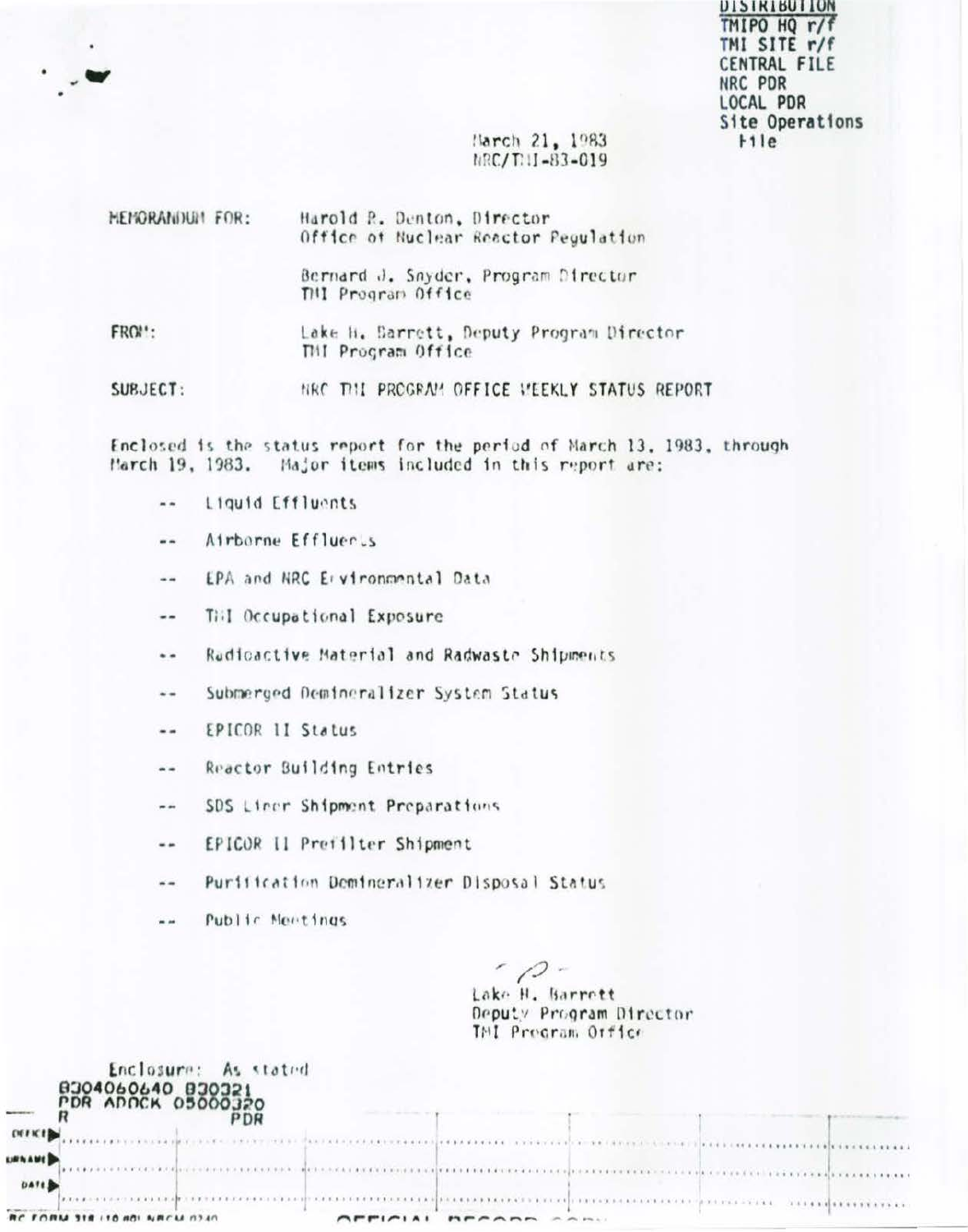March 21, 1983

Harold R. Denton .Bernard J. Snyder

cc w/encl: ED<sub>0</sub> OGC Office Directors Commissioner's Technical Assistants<br>NRR Division Directors NRR A/D's Regional Administrators<br>IE Division Directors **TAS** EIS TMI Program Office Staff (15) PHS EPA DOE **RI Division Directors** Public Affairs, RI State Liaison, RI

| orner) TMIPO WWW TMIPO |                          | $Q_{\text{Area}}^{11180}$                 | TMPO TMPO |        |  |
|------------------------|--------------------------|-------------------------------------------|-----------|--------|--|
|                        | WANAMED LGage/1mp JBg717 |                                           |           |        |  |
|                        |                          | $0.11$ 3/2/83 $3/1/83$ $3/2$ /83 $3/3/83$ |           | 3/2/83 |  |

 $\overline{c}$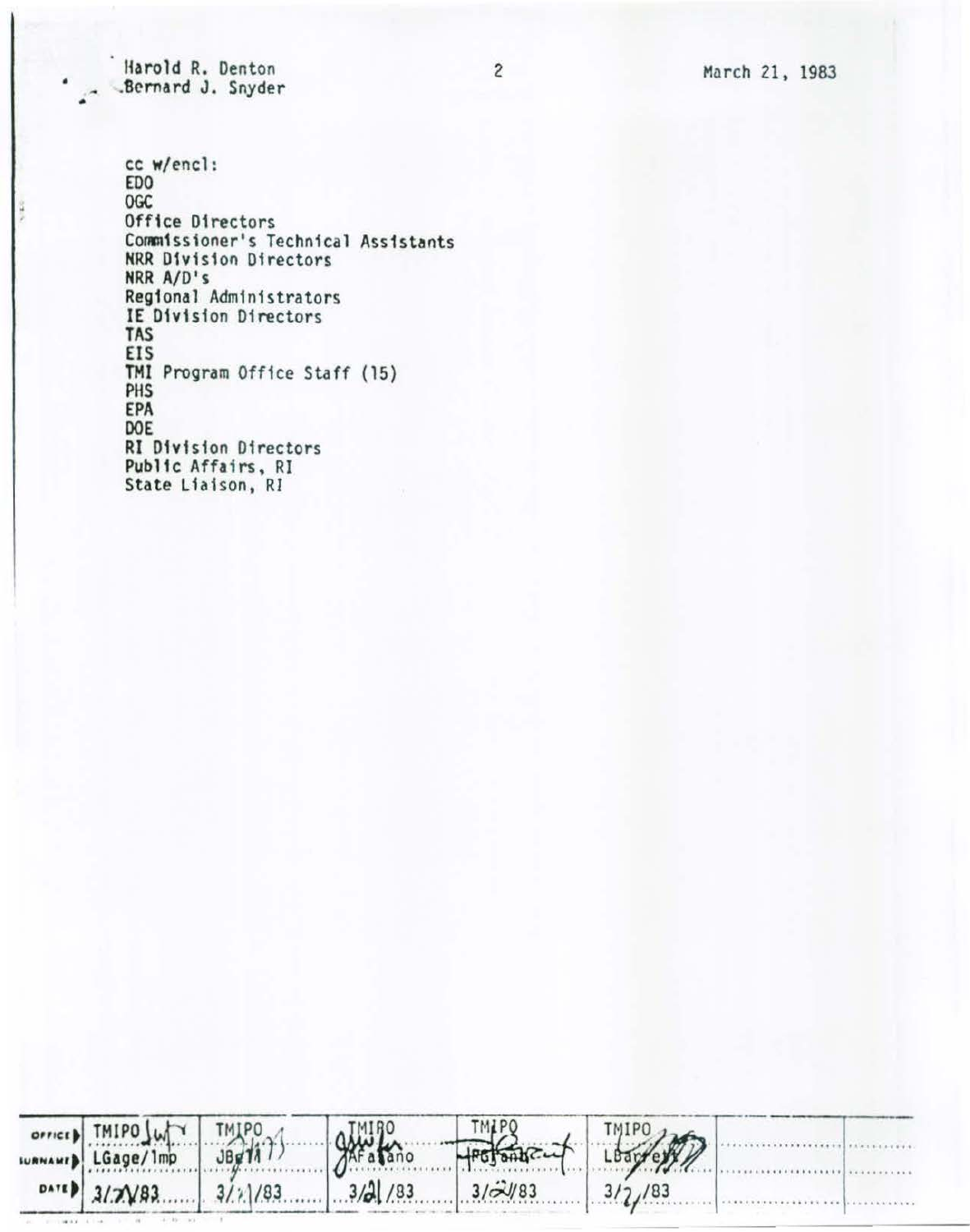### NRC TMI PROGRAM OFFICE WEEKLY STATUS REPORT

March 13, 1983 - March 19 , 1983

#### Plant Status

 $\mathbf{r}$ 

Core Cooling Mode: Heat transfer from the reactor coolant system (RCS) to reactor building ambient.

Available Core Cooling Mode: Mini Decay Heat Removal (MOHR) system.

RCS Pressure Control Mode: Standby Pressure Control System.

Major Parameters (as of 5:30 AM, March 18 , 1983) (approximate values) Average Incore Thermocouples\*: 93°F<br>Maximum Incore Thermocouple\*: 134°F Maximum Incore Thermocouple\*:

RCS Loop Temperatures:

|                                                 |                | В    |
|-------------------------------------------------|----------------|------|
| Hot Leg                                         | 85°F           | 85°F |
| Cold Leg $\begin{pmatrix} 1 \\ 2 \end{pmatrix}$ | $73^{\circ}$ F | 82°F |
|                                                 | $75^{\circ}$ F | 82°F |

RCS Pressure: 64 psig

Reactor Building: Temperature: 73°F<br>Pressure: -0.1 psig Airborne Radionuclide Concentrations:

> 6.1 E-7  $uCi/cc$   $H^3$ (sample taken 3/17/83) 6.1 E-9 uCi/cc particulates (sample taken 3/17/83)

#### 1. Effluent and Environmental (Radiological) Information

Liquid effluents from the TMI site released to the Susquehanna River after sampling and monitoring were within the regulatory limits and in accordance with NRC requirements and City of Lancaster Agreement.

During the period March 11, 1983, through March 17, 1983, the effluents contained no detectable radioactivity at the discharge point and individual effluent sources, which originated within Unit 2, contained minute amounts of radioactivity. Calculations indicate that less than forty eignt millionths (0.000048) of a curie of tritium were discharged.

\*Uncertainties exist as to the exact location and accuracy of these readings.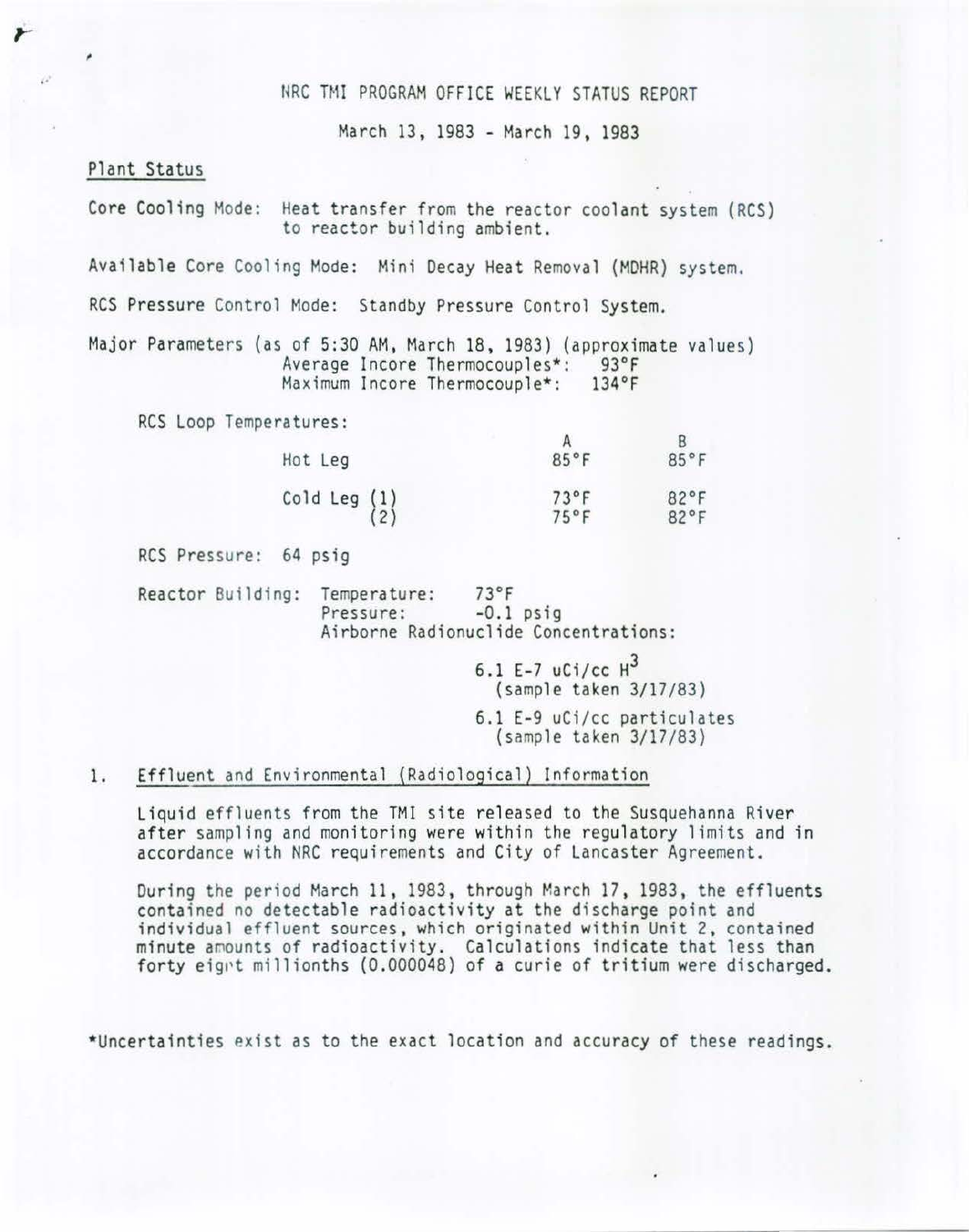2. Airborne Effluents

Airborne releases to the environment as measured by licensee installed monitors at discharge stacks are listed below. These releases were well within regulatory limits.

|                                   | February 1983                            |                                                              |  |
|-----------------------------------|------------------------------------------|--------------------------------------------------------------|--|
|                                   | Unit II                                  | EPICOR II                                                    |  |
| Noble Gases (Ci)                  | $5.49$<br>1.88 $\times$ 10 <sup>-6</sup> |                                                              |  |
| Particulates (Ci)<br>Tritium (Ci) | 8.04                                     | $2.67$<br>3.23 x 10 <sup>-7</sup><br>1.01 x 10 <sup>-2</sup> |  |

## 3. Environmental Protection Agency (EPA) Environmental Data

The EPA measures Kr-85 concentrations at several environmental monitoring stations and reported the following results:

| Location               | February 18, 1983 - March 4, 1983 |
|------------------------|-----------------------------------|
|                        | $(pCi/m^3)$                       |
| Goldsboro              | 24                                |
| Middletown             | 27                                |
| Yorkhaven              | 24                                |
| TMI Observation Center | 25                                |

- The EPA Middletown Office has not received the environmental Kr-85  $\frac{1}{2}$ analytical results for the samples which were taken subsequent to March 4, 1983. These results, which are being provided by the EPA's Counting Laboratory at Las Vegas, Nevada , will be included in a subsequent report .
- No radiation above normally occurring background levels was detected  $\sim$   $\sim$ in any of the samples collected from the EPA's air and gamma monitoring networks during the period from March 9, 1983, through March 17, 1983.

## 4. NRC Environmental Data

The following are the NRC air sample analytical results for the  $-$ onsite continuous air sampler:

| Sample   | Period                    | $I - 131$<br>(uCi/cc) | $Cs - 137$<br>(uCi/cc) |
|----------|---------------------------|-----------------------|------------------------|
| $HP-361$ | March 10 - March 16, 1983 | $8.1 E-14$            | $<8.1 E-14$            |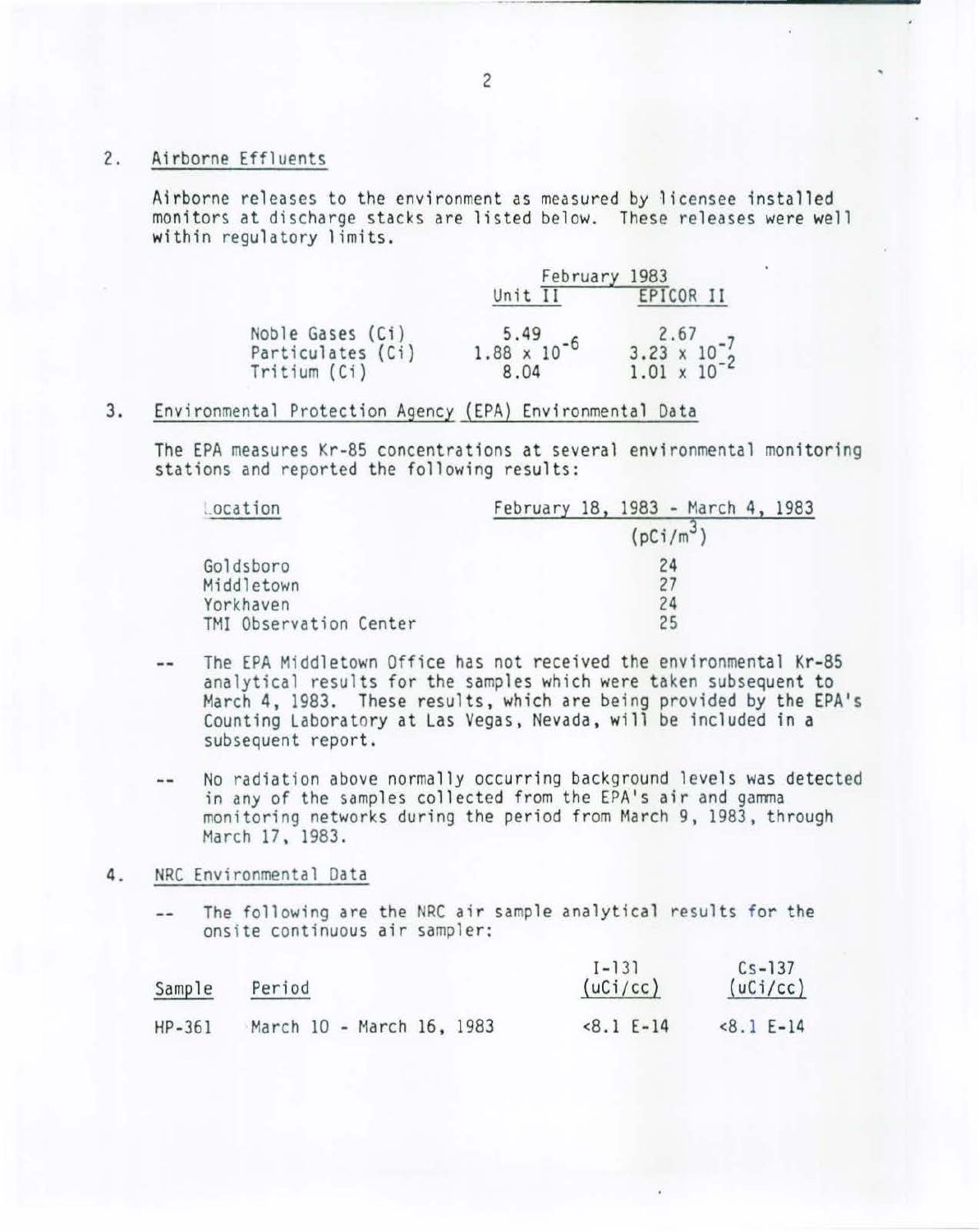## 5. TMI Occupational Exposure

Licensee TLD (Thermoluminescent Dosimeter) records indicate the following Unit 2 occupational radiation exposures for 1983:

> February 1983 Total 1983 (January-February) 40 man-rem 92 man-rem

## 6. Licensee Radioactive Material and Radwaste Shipments

- On March 14, 1983, 137 drums containing contaminated laundry from  $\overline{\phantom{a}}$ Units 1 and 2 were shipped to Interstate Uniform Services, New Kensington, Pennsylvania.
- On March 15, 1983, a shipment of two HN-1008 H1ttman liners  $-$ containing solidified evaporator bottoms taken from Unit 1 were shipped to U.S. Ecology, Hanford burial site, Richland, Washington.
- On March 15, 1983, another shipment of two HN-100B Hittman liners  $-1$ containing solidified evaporator bottoms taken from Unit 1 were shipped to U.S. Ecology, Hanford burial site, Richland, Washington.
- On March 16, 1983, one box containing two fission chambers and three  $-1$ ion chambers taken from Unit 2 were mailed to Los Alamos National Laboratories , Los Alamos, New Mexico.
- On March 16, 1983, two Hittman liners containing solidified  $-1$ evaporator bottoms taken from Unit 1 were shipped to U.S. Ecology, Hanford burial site, Richland, Washington.
- On March 18, 1983, 71 drums of contaminated laundry from Units 1  $-1$ and 2 were shipped to Interstate Uniform Services, New Kensington,<br>Pennsylvania.

#### Major Activities

- 1. Submerged Demineralizer System (SDS). SDS is currently in a shutdown<br>mode. Approximately 14,500 gallons of reactor coolant system water have been staged to the 'C' reactor coolant bleed tank, and approximately 53,500 gallons of reactor building sump water have been staged to the SDS 53,500 gallons of reactor building sump water have been staged to the SDS<br>tank farm, both to await SDS processing.
- 2. EPICOR II. EPICOR II processed 2,720 gallons of water from the Chemical Cleaning Building Sump on March 15, 1983; the performance parameters are included in At tachment 1.
- 3. Reactor Building Entries. Five reactor building entries were completed during the week of March 13, 1983. The major tasks during the entries continue to be reactor building decontamination and preparations for the polar crane load test. Decontamination of the reactor building air coolers commenced this week, and this effort is scheduled to continue through next week. The polar crane load test has been delayed from late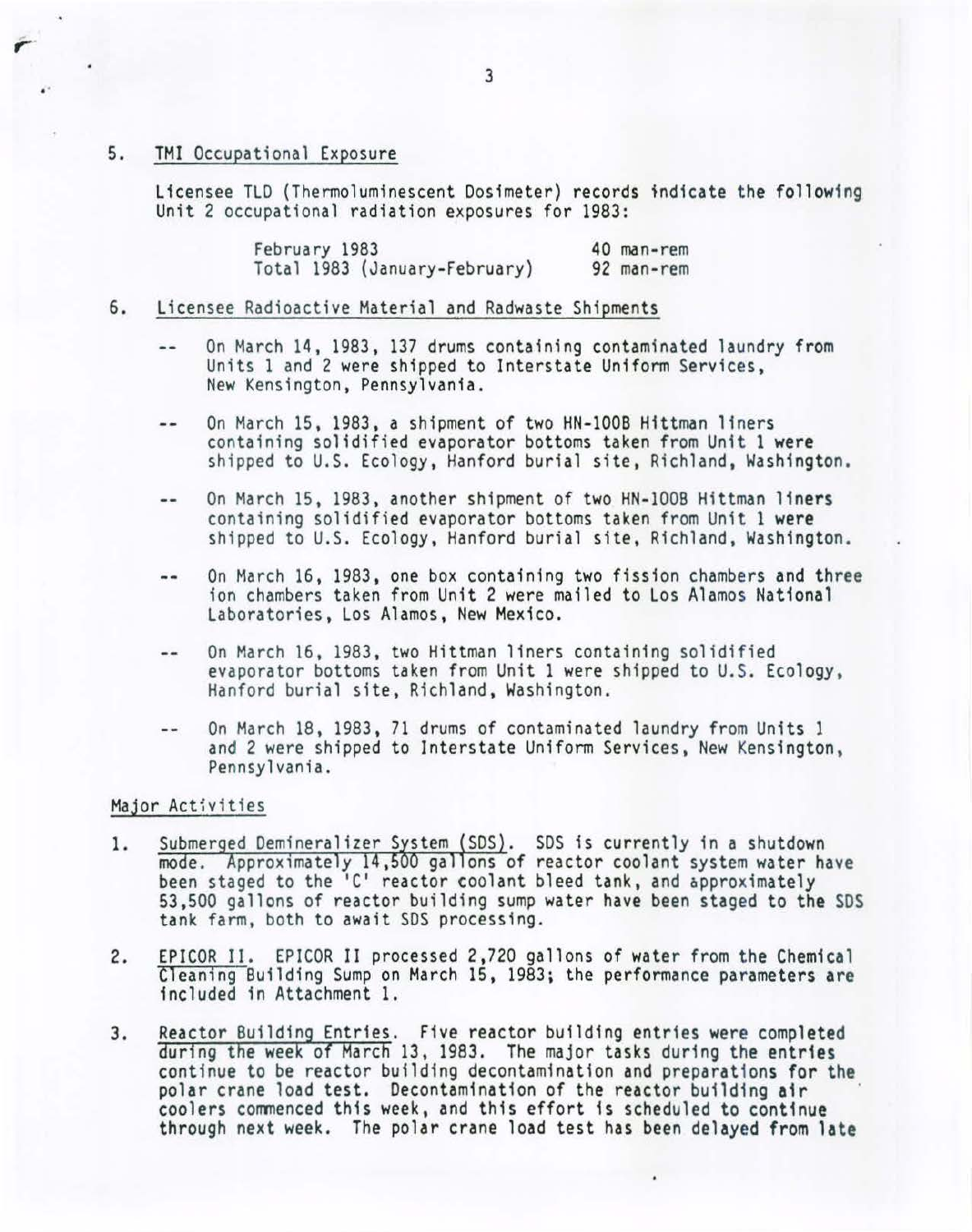March to early April. The delay resulted from revisions to crane operating procedures and other qualifying documents, not hardware problems. A revised test schedule is being prepared.

Four reactor building entries are scheduled next week. Reactor building activities are not scheduled on Thursday, March 24, to prevent conflict with an emergency drill which is scheduled on that day.

- 4. SOS Liner Shipments. The licensee is continuing preparations for the shipment of the sixth (in a group of twelve) waste zeolite SDS liners. As with previous shipments, this spent SDS liner (D10018) will be vacuum dried, loaded with a catalytic recombiner, and monitored to demonstrate non-combustible gas conditions. Because the vacuum drying period was extended to 10 days, the shipment is now scheduled for March 25, 1983.
- EPICOR II Prefilter (PF) Shipments. No EPICOR PF shipments were made 5. this week. Two EPICOR liners (PF-33 and PF-29) are scheduled to be shipped next week.
- 6. Purification Demineralizer Disposal Status. Work is continuing on the fabrication of a special mechanical sampler and quide sleeve for inserting a fiber-optics probe into the "A" purification demineralizer vessel (see the March 14, 1983, Weekly Status Report). The visual inspection and further sampling of the "A'' vessel for ion exchange resin material is tentatively scheduled for March 30, 1983. Preparations are continuing for the shipment of the "B" purification demineralizer sample to the Oak Ridge National Laboratory; it is scheduled for March 24, 1983.

..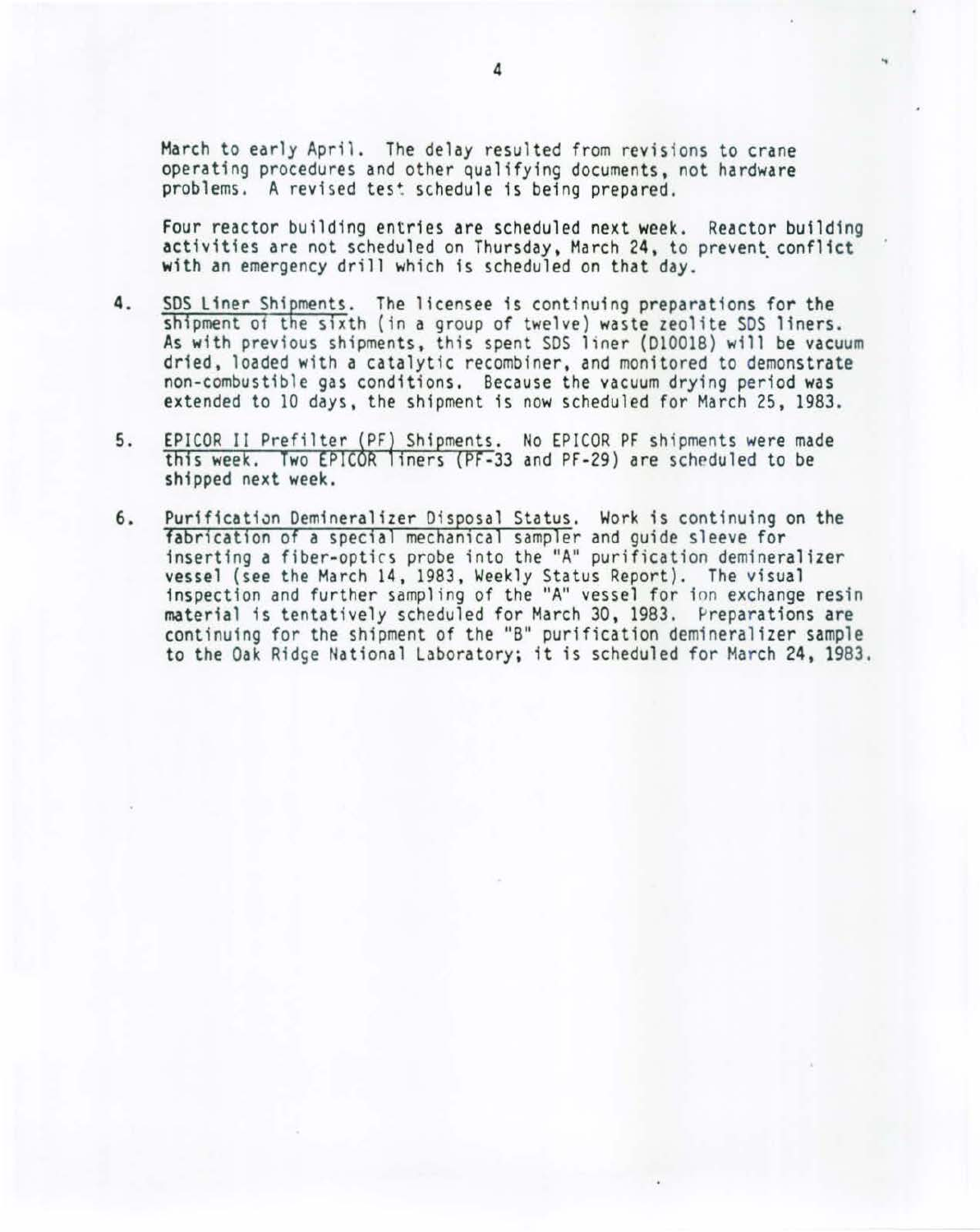#### Past Meetings

- 1. On March 14, 1983, Lake H. Barrett met with the Concerned Mothers of Middletown to discuss TMI related issues. They expressed their concern that TMI Unit 1 should not be restarted prior to completion of the Unit 2 cleanup.
- 2. On March 17, 1983, the Three Mile Island Advisory Panel held a meeting in Harrisburg. Representatives from the NRC, EPA and DOE provided an update since the last panel meeting of their respective agency's activities. Dr. Bixby from DOE presented a short video tape summarizing the agency's accomplishments at the TMI-2 facility over the past year.

Mr. Gerusky, Director, Pennsylvania Bureau of Radiation Protection provided a detailed summary of the current status of the proposed low-level radioactive waste compact for the llortheast. Under the auspices of the coalition of Northeast Governors (CONEG), the CONEG Policy Working Group completed a draft compact on February 18, 1983, and it was sent to the states for approval by the State legislators. The implications of adoption of a compact or failure to adopt a compact on the TMI-2 cleanup effort were discussed by Mr. Arnold from GPUNC . Mr. Arnold stated that the amount of low level radioactive wastes generated at the TMI-2 facility was approximately equal to that from an operating plant.

#### Future Meeting

On April 4, 1983, Lake H. Barrett will meet with the Concerned Mothers of Middletown to discuss TMI related issues.